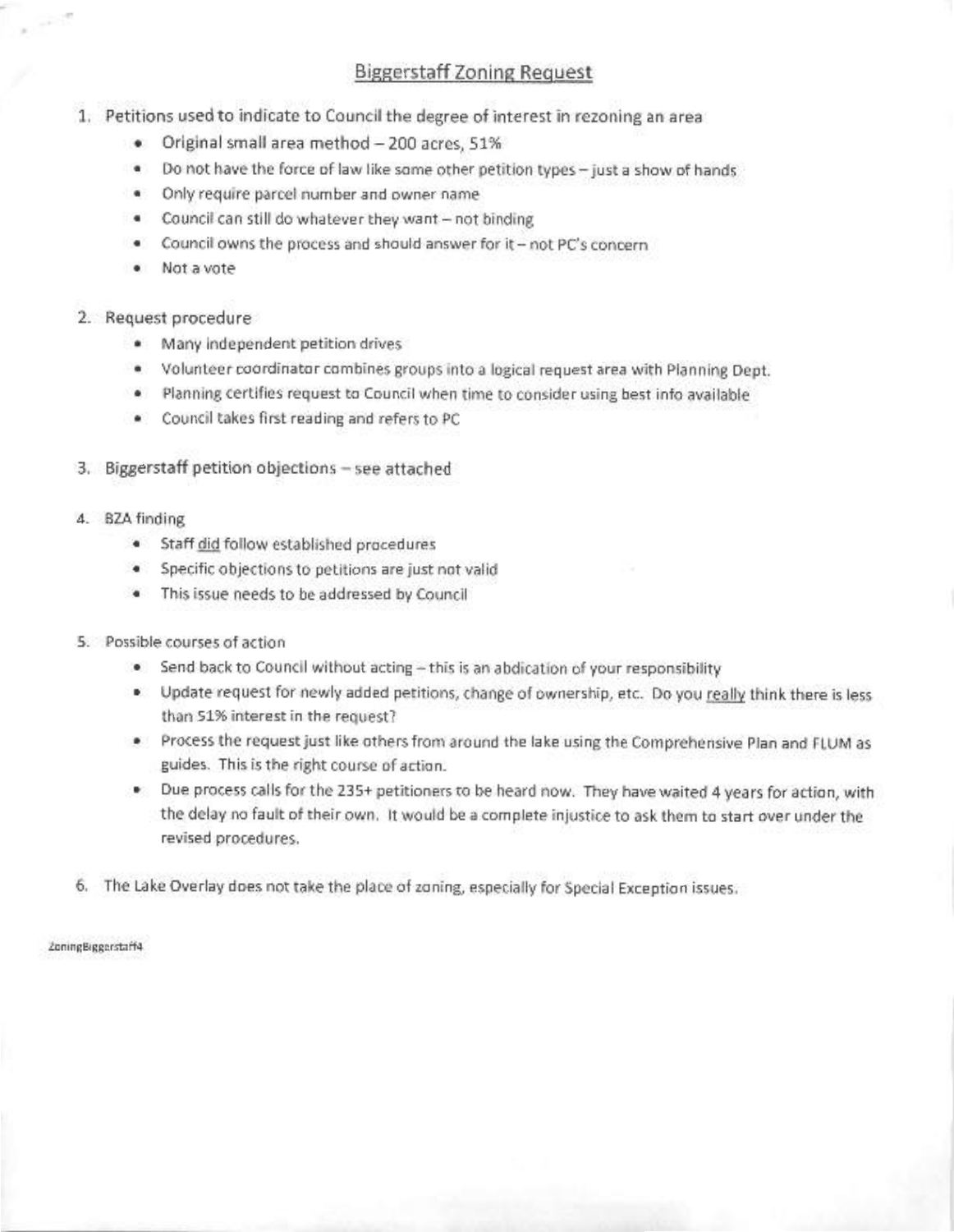# Oconee County Board of Zoning Appeals



415 S. Pine Street Walhalla, SC 29691 Telephone (864)638-4218 Fax (864)638-4168

#### **ORDER ON APPEAL APPLICATION**

**Application Date: July 13, 2012** Public Hearing Date: August 16, 2012

The Board of Zoning Appeals held a public hearing on August 16, 2012 to consider the request for an Appeal of staffs' decision made by Mr. Larry Brandt, on behalf of the St. John's Lutheran Church, from Section 38-2.6 of the Oconee County Code of Ordinances. The applicant is requesting reversal of staffs' decision to verify petitions for the Biggerstaff Road and Surrounding Area Rezoning Request (rezoning area).

After consideration of the evidence and arguments presented, the Board makes the following findings of fact:

- 1. Staff acted in accordance with established policies in place at the time petitions were reviewed; however,
- 2. Petitions were on separate documents that were not standardized for the rezoning area; and,
- 3. Petitions did not contain consistent verbiage that reflected the final rezoning area submitted to County Council for 1st reading; and,
- 4. Petitions for the rezoning area were signed from October of 2008 through the beginning of 2012; and,
- 5. Crescent Resources LLC never signed a petition but agreed to consent to rezoning.
- 6. Certain petitions did not mention the areas outside of their named subdivision; and,
- 7. Certain petitions mentioned that the petitioners were agreeing for their property, their named subdivision, and much of the surrounding area was to be rezoned; and,
- 8. There was no format prescribed for how petitions should be worded in order to be validated; and

#### THE BOARD, THEREFORE, finds:

¥

- 1. That staff acted in accordance with established policies and procedures at the time of the review; and,
- 2. That certain petitions, being called into question, would result in the 51% standard under Sec. 38-8.5 (2) would not have been met and the request would not have been presented to Council; and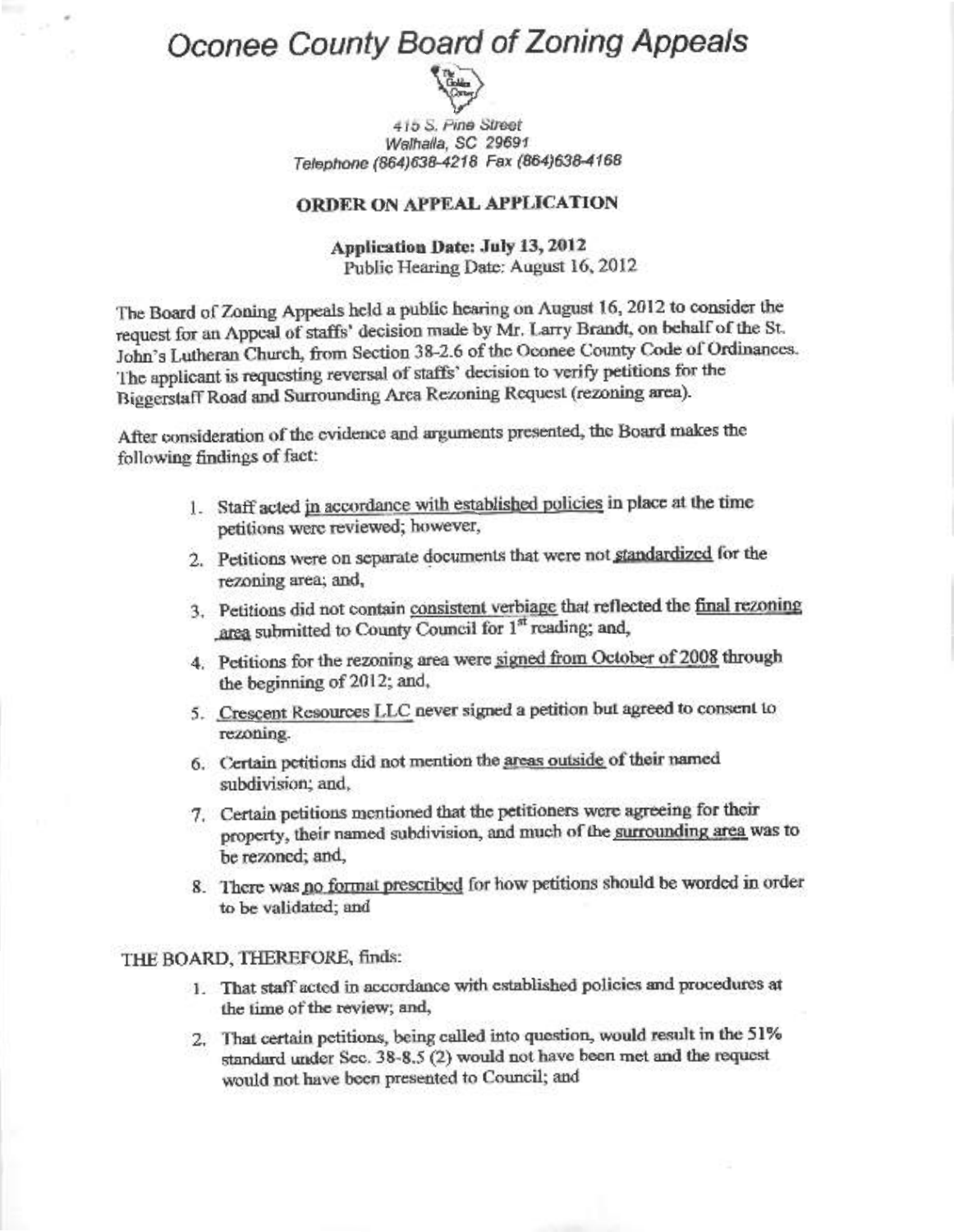## Draft Temporary Occupancy and Mobile Unit Regulations

#### Intent:

Oconee County currently has no standards specifically designed to address the development of parcels that do not require subdivision. Until now, most of these developments have taken the form of rental units, mobile (manufactured) home parks, and RV campgrounds, which bring with them many of the same issues (traffic, noise, required services) as traditional residential subdivisions, but are very difficult to address with regulations that focus on the subdivision of property. The draft regulations outlined in this handout are intended to provide for orderly, safe, and well-maintained development that does not impose significant negative impacts on the surrounding neighborhood nor on the developing community. They are in no way meant to target any particular form of residential unit or structure, but only to provide a way to manage and permit efficiently the development of temporary or rental single family residential use, without undue regulations.

## Definitions:

**Campground-** A designated area on a parcel (or continuous parcels) divided into 2 or more rented or sold sites intended for day use or overnight camping. Sites may be occupied either short-term or long-term.

**Mobile (or Manufactured) Home Park-** A parcel (or continuous parcels) of land divided into two or more rented or sold lots/spaces intended for mobile (manufactured) homes.

**Private driveway** – means a driveway that provides vehicular access and road frontage to not more than three single family residences.

**Private drive**- means a privately owned and maintained right-of-way or an easement that specifically grants the right for utilities and all road work, that provides vehicular access and road frontage to not less than four and not more than ten single family residential lots.

**Private road**- means a privately owned and maintained right-of-way or an easement that specifically grants the right for utilities and all road work; the roadway is constructed in accordance with these regulations, and provides vehicular access and road frontage to more than ten single family residential units.

**Temporary Occupancy or Rental Unit Development -** For the purposes of this section, includes campgrounds, mobile (or manufactured) home parks, RV Parks; or 2 or more commercial units that provide for temporary, long-term, or permanent residential occupancy on a lot, space, or other designated portion of a parcel of land without subdivision.

**RV Park-** A designated area on a parcel (or continuous parcels) divided into 2 or more rented or sold lots/sites intended for day or overnight use of recreation vehicles, to include any style of travel trailer, motor home, camper, or park-model camper.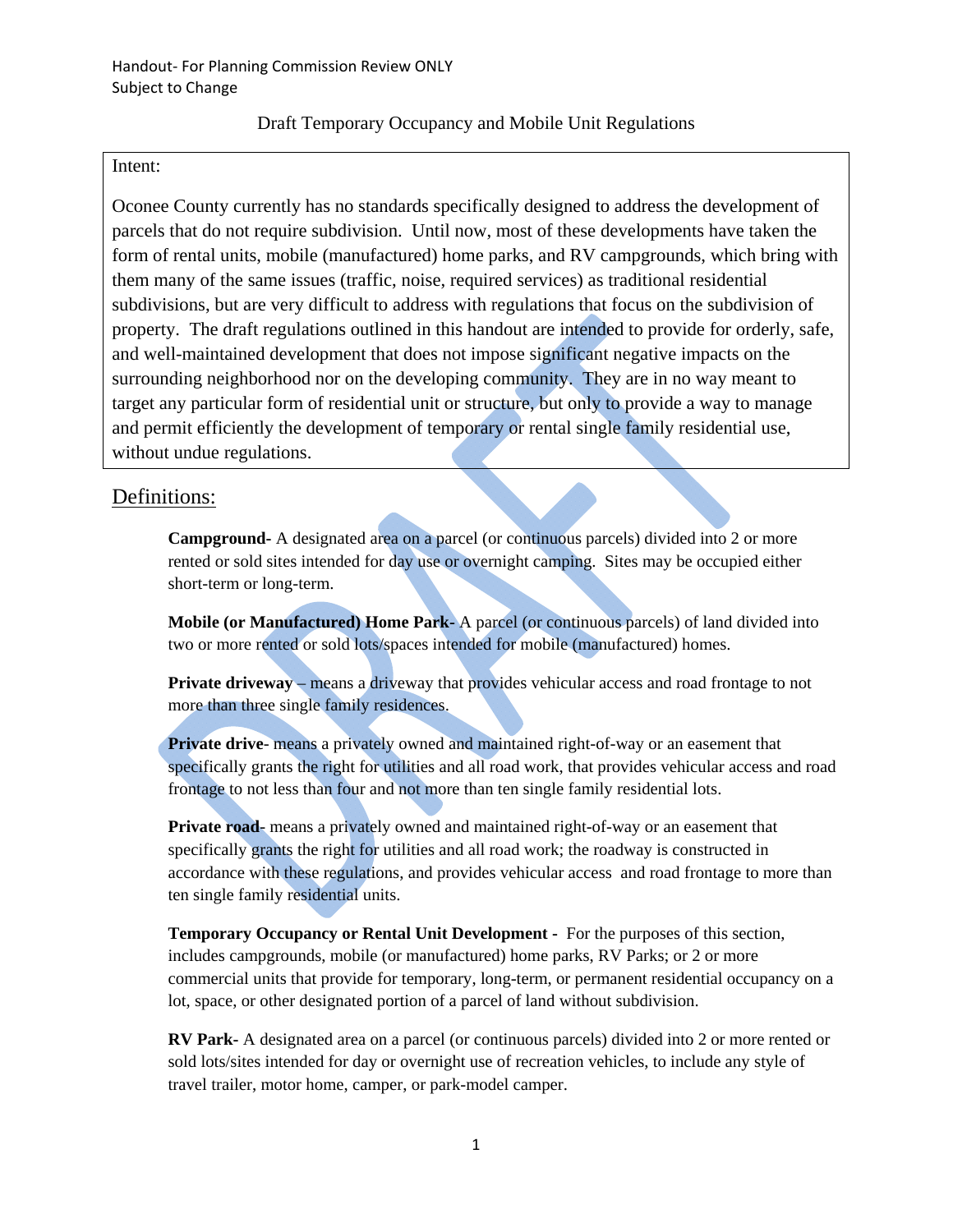### Draft Standards:

- 1. **Applicability-** All proposed developments defined in this Article as a Temporary Occupancy or Rental Unit Development proposed to be located within the unincorporated areas of Oconee County shall be subject to the regulations contained in this section.
- 2. **Permits-** No building permit, zoning permit, or land use permit shall be issued prior to review and confirmation of compliance with the standards in this Article. The following materials shall be submitted by the owner/developer prior to the required review:
	- A) A completed application form (supplied by the County)
	- B) A site plan indicating the total acreage of the proposed site; the arrangement, shape, dimension, and area of proposed and existing structures (as appropriate); the location of existing property lines and easements; utilities, road right-of-ways and other public access; and the location of any proposed buffering/screening required by these standards. Site plans for developments consisting of 11 or more lots shall be stamped by an appropriate design professional licensed by the State of SC, and include all streams, waterways, and flood zones; topography by contour at intervals of not more than 20 feet (as from USGS quad sheets); and existing structures adjacent to the site, noting current use.
	- C) Documentation of compliance with requirements of utilities, encroachments, and other regulatory agencies.
	- D) Appropriate fees.
- 3. **Access-** Private drives/roads accessing units within a Rental Unit or Temporary Occupancy Development shall meet all standards established for emergency access in adopted building and fire codes. A road layout plan showing all roads, drives, paths, and other access routes must be approved by local fire officials. Primitive camping areas intended for tent camping are exempt from this standard, but shall be accessed by easily identifiable paths/trails that will enable emergency responders to locate the sites.
- 4. **Impact on existing county road system-** In order for the county to approve a development plan for projects accessing a county road consisting of more than ten (10) units, or a building permit for said project the county road or network of roads that serve said proposed development must be adequate to accommodate any increase in traffic resulting from said proposed development. Analysis of the county road network and any required upgrades to the county road system shall be done in accordance with section 26-5 of the Oconee County Code of Ordinances.
- 5. **Fire Protection-**Fire hydrants shall be required for all developments except where individual wells are used or a water main of less than six inch diameter is permitted, and shall be located as defined in the adopted fire code and shall be approved by the applicable fire protection entity. In the event no adequate water supply is available, alternative methods of fire protection may be approved by the appropriate fire officials, provided such measures are provided for under adopted fire code. To avoid future road cutting all underground utilities for fire hydrants, together with the fire hydrants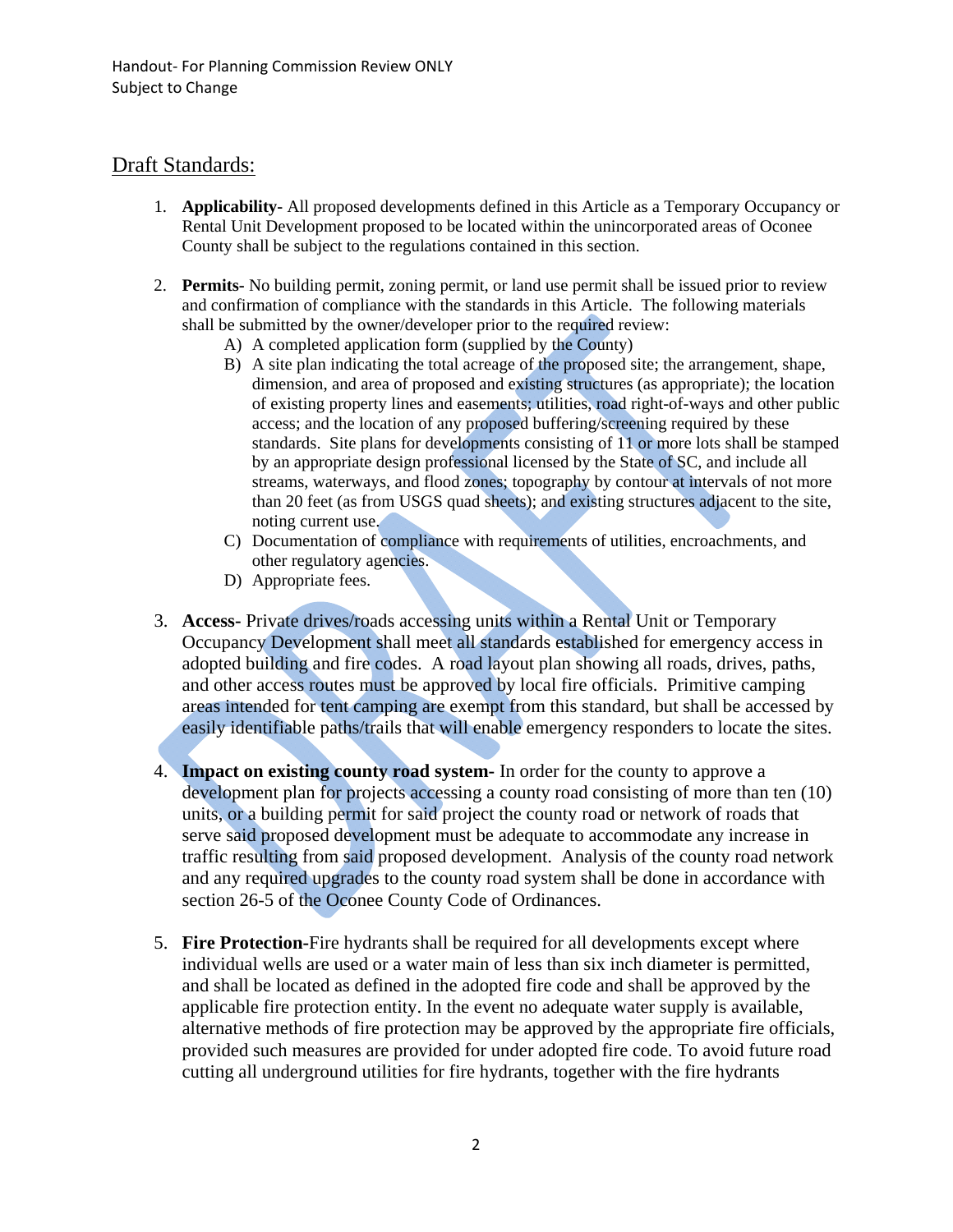Handout‐ For Planning Commission Review ONLY Subject to Change

> themselves and all other supply improvements shall be installed and approved before any final paving of a road when applicable.

- 6. **Paving-** Private Roads shall be paved with 2" of asphalt over a 4" compacted gravel base. Alternate materials and methods may be approved provided that the paving method is certified by the an engineer licensed in the State of South Carolina to be accordance with sound engineering principles as outlined in procedures adopted by the American Association of State Highway and Transportation Officials, the Portland Cement Institute, or the National Asphalt Institute.
- 7. **Layout-** The interior layout of developments shall be designed in a logical and orderly manner. Adequate parking areas shall be provided for each unit in the development. Walkways serving units not located immediately adjacent to parking areas shall be constructed so as to provide safe, all-weather access.
- **8. Setbacks –** Occupied structures in a proposed development shall be located no closer than ten (10) feet from the closest point of another unit; no building shall be located closer than twenty-five (25) feet from a property line.
- 9. **Buffering-**Proposed developments located adjacent to an existing residential use shall be screened so as not to be directly visible from occupied adjacent residents, by one of the following methods:
	- 1) A buffer consisting of a ratio not less than (3) large maturing shade trees, equally spaced; (3) understory trees, equally spaced; (6) small evergreen trees; (20) shrubs per every one hundred feet; or,
	- 2) a buffer consisting of an alternate mix of vegetation may be designed to accomplish the same by a professional Landscape Architect; or
	- 3) Existing vegetation, provided it provides the same screening effects as the materials specified above; or,
	- 4) A solid fence constructed of treated wood, at least six (6) feet in height.

Required screening and buffers shall be considered a permanent component of the development, and must be maintained to a level meeting the intent of the standard.

- 10. **Maintenance-** All elements of occupied units and accessory structures mandated by local building and fire codes to obtain a certificate of occupancy, to include any underskirting, wet-weather electrical devices, guard-rails, or other required components, shall be maintained in a safe and functional condition while occupied. Roads/drives shall be regularly maintained and safe, with any required pavement surfaces kept free of debris, mud, or standing water, and cracks and potholes repaired. Unoccupied units and accessory structures shall be maintained in such a manner as is necessary to avoid becoming attractive nuisances and potential threats to health and safety.
- 11. **Recording of Plat-** A final plat shall be recorded showing the location of any newly constructed private driveways, private drives, or private roads. The plat shall contain the following certificates: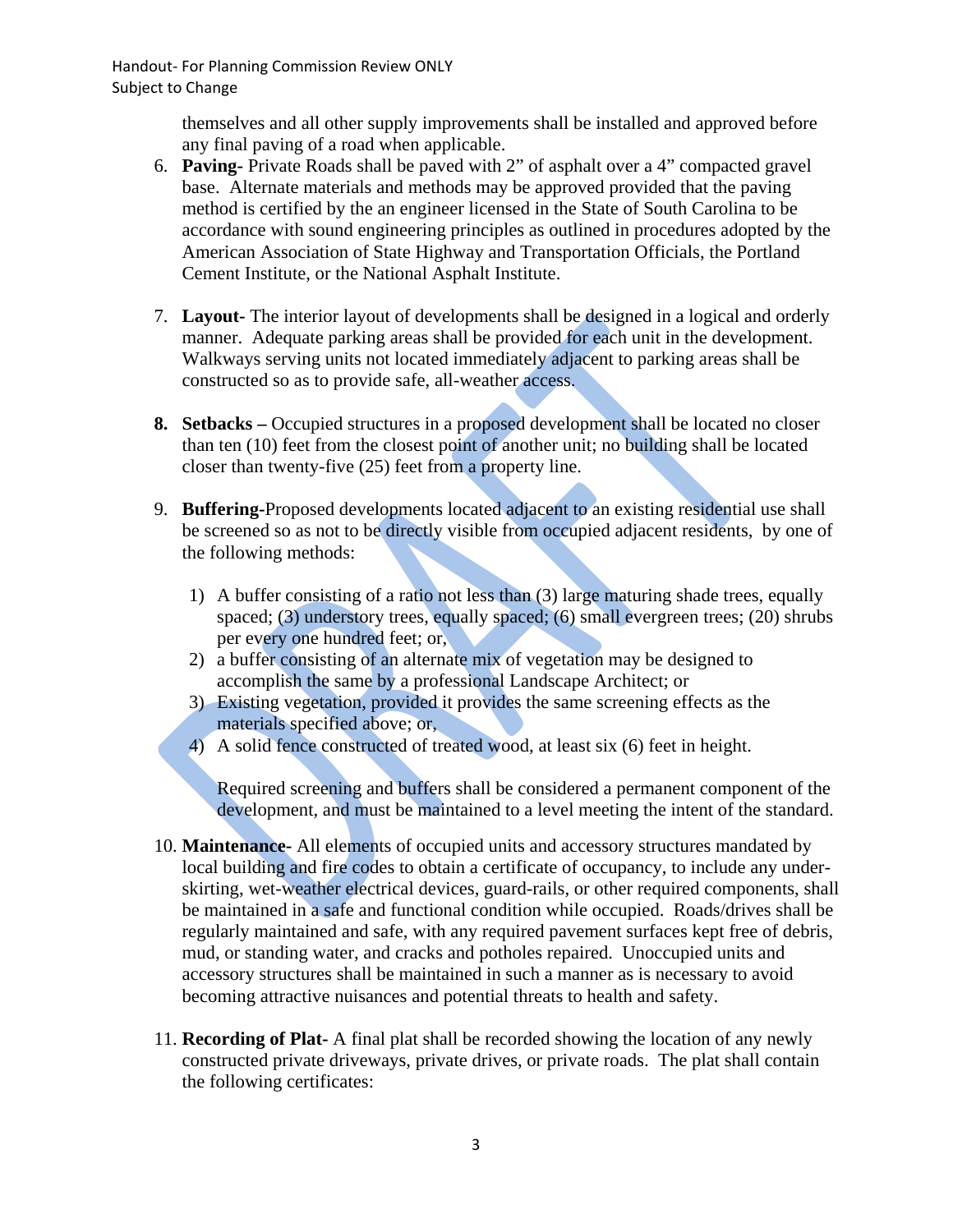Handout‐ For Planning Commission Review ONLY Subject to Change

- a. Certificate of Accuracy
- b. Certificate of Maintenance for Private (drives, or roads)

The road (insert: easement or right-of-way) shown on this plat shall be private (insert: drives, or roads) not owned, maintained, or supervised by Oconee County, and were not constructed pursuant to any plan for future acceptance by Oconee County. Road (insert: easements or right-of-ways) shown upon this plat shall not be accepted for maintenance by Oconee County at any time in the future unless constructed in accordance with all adopted Oconee County regulations. Maintenance of the (insert: private drive or road) shall be the responsibility of (insert: responsible party name).

c. Certificate of Approval

The plat hereon has been found to comply with all applicable Oconee County Regulations and has been approved for recording.

 $\qquad \qquad \blacksquare$ 

Date Planning Director

## Exemptions:

Any campground, RV park, mobile (or manufactured) home park, or other temporary occupancy or rental unit development in existence at the time of the adoption of these regulations shall be exempted from the provisions of this Article.

Unless specifically stated, this section shall in no way exempt any use or structure from the application of standards or regulations contained in other Chapters of this Code or other Articles of this Chapter.

#### Fees:

Fess shall be established for the development permit by County Council from time to time.

#### Appeals and Variances:

Any person or entity aggrieved by either the decision of Planning Department, or in need of relief from the strict application of the standards of this ordinance shall submit their request for appeal in writing to the Board of Zoning Appeals.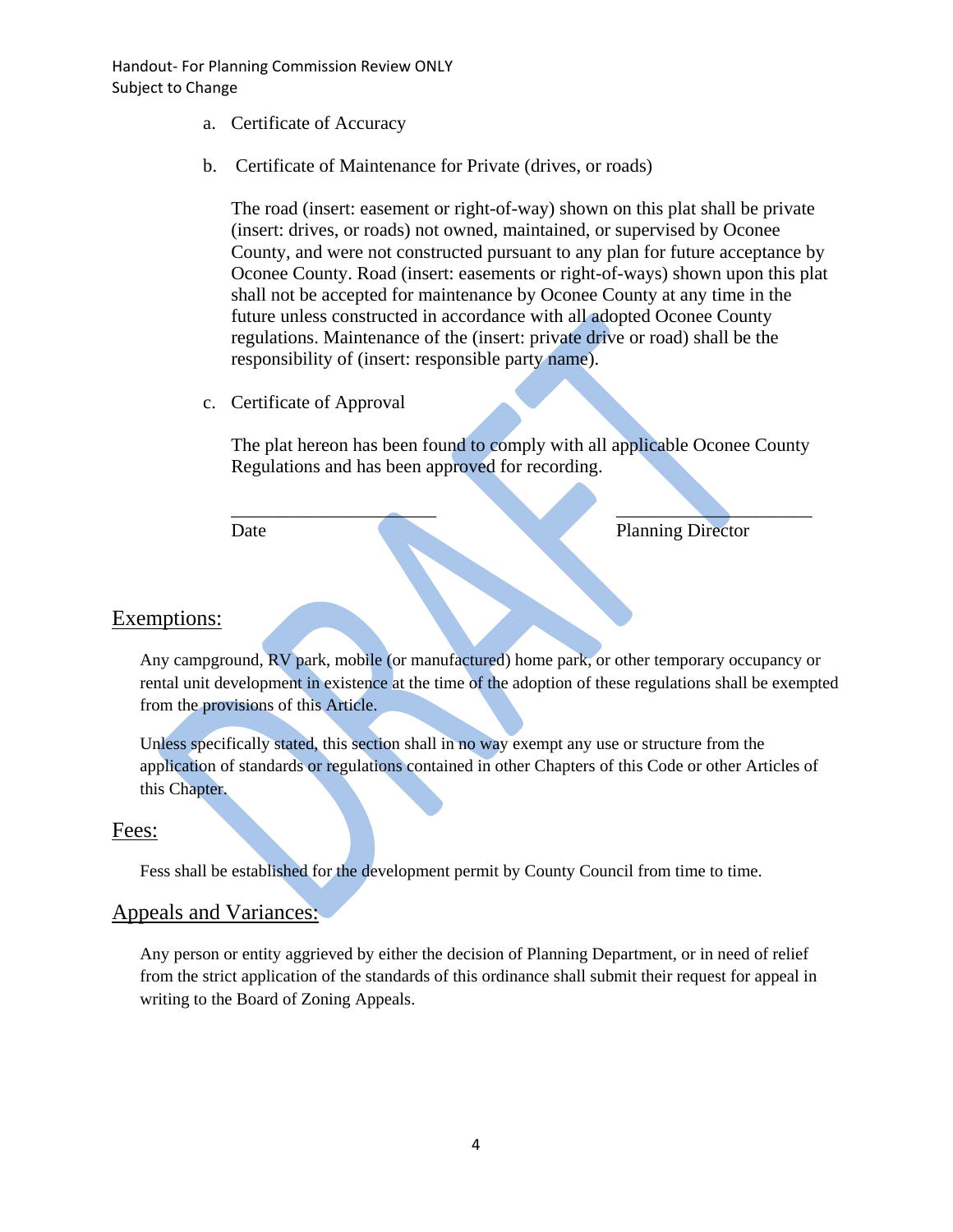Handout‐ For Planning Commission Review ONLY Subject to Change

5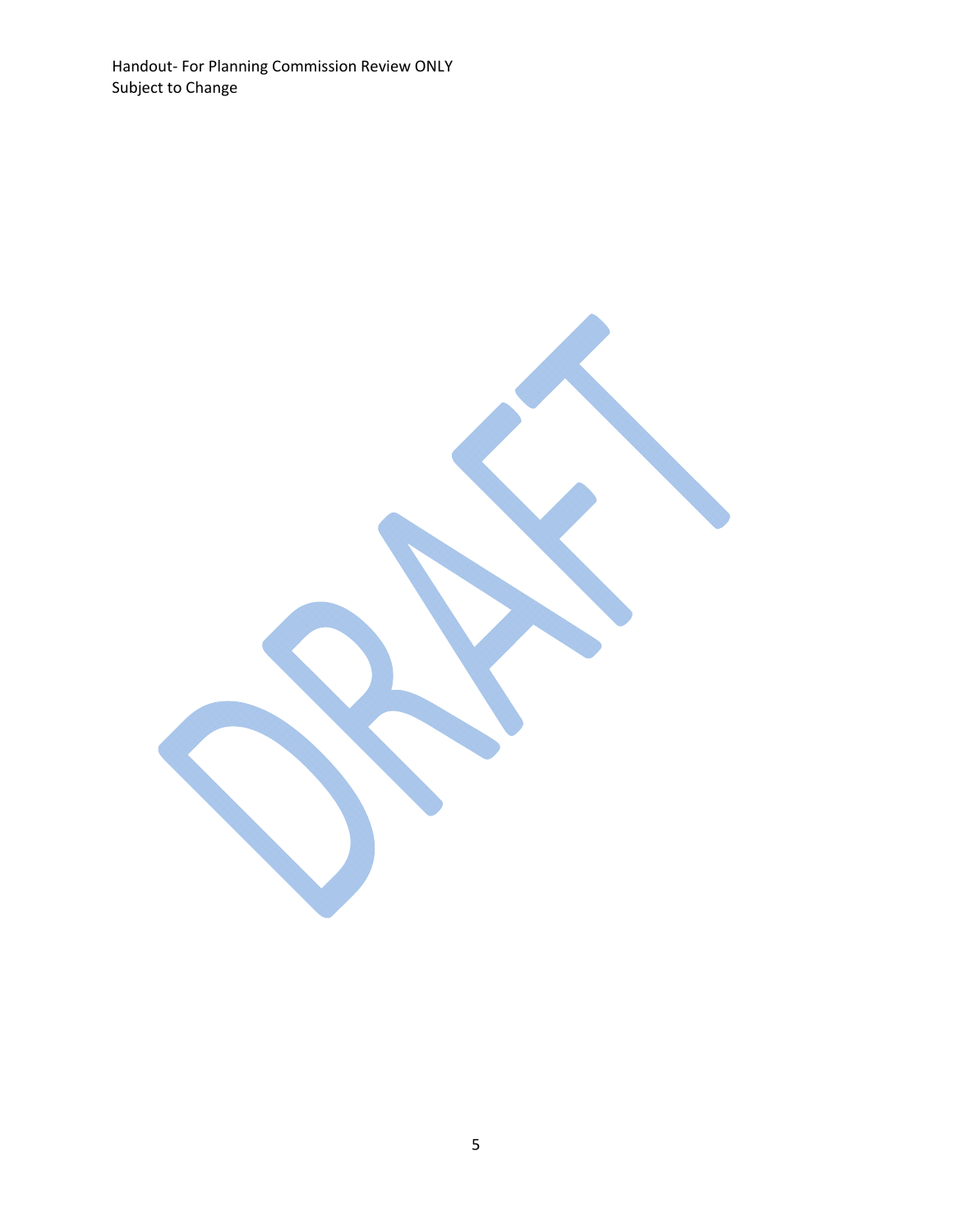

Date: October 17, 2012

To: Chairman Thrift, Members of County Council, Mr. Moulder, and Mrs. Hulse

From: Josh Stephens, Community Development

Re: Planning Commission Recommendation concerning Ordinance 2012-12 Biggerstaff

On August  $16<sup>th</sup>$ , 2012, the Board of Zoning Appeals (BZA) held a public hearing in regards to an appeal that was filed concerning Ordinance 2012-12 (Biggerstaff rezoning request). On August 23<sup>rd</sup>, 2012, the BZA issued a findings/order (attached) and the conclusions therein are as follows:

- *1. That, at the time, staff acted in accordance with established policies and procedures at the time of the review; and,*
- *2. That certain petitions, being called into question, would result in the 51% standard under Sec. 38-8.5 (2) not being met. Therefore, the request would not have been presented to Council; and*
- *3. Staff should have used a reasonable policy and required uniform petitions for the area that was presented to Council.*

The Planning Commission held a meeting on Monday October  $15<sup>th</sup>$ , 2012, and during the meeting the Commission discussed Ordinance 2012-12 Biggerstaff. Discussion centered on the BZA's decision, and in light of that decision a motion was made to recommend to Council that Ordinance 2012-12 be permanently removed from consideration. The motion was carried by a 5-1 vote.

Thank you for your consideration of these recommendations.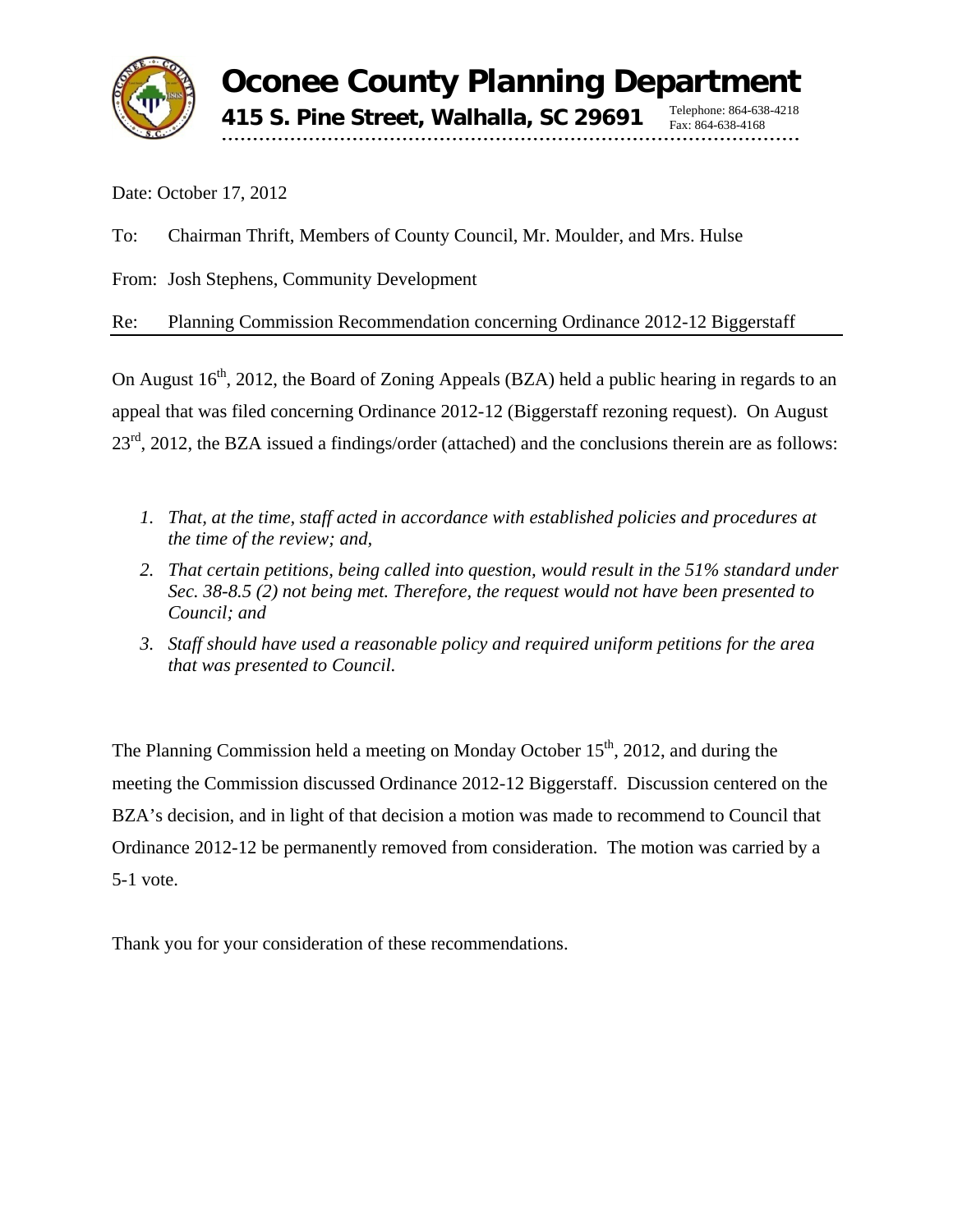## *Oconee County Board of Zoning Appeals*



*415 S. Pine Street Walhalla, SC 29691 Telephone (864)638-4218 Fax (864)638-4168* 

#### **ORDER ON APPEAL APPLICATION**

## **Application Date: July 13, 2012**

Public Hearing Date: August 16, 2012

The Board of Zoning Appeals held a public hearing on August 16, 2012 to consider the request for an Appeal of staffs' decision made by Mr. Larry Brandt, on behalf of the St. John's Lutheran Church, from Section 38-2.6 of the Oconee County Code of Ordinances. The applicant is requesting reversal of staffs' decision to verify petitions for the Biggerstaff Road and Surrounding Area Rezoning Request (rezoning area).

After consideration of the evidence and arguments presented, the Board makes the following findings of fact:

- 1. Staff acted in accordance with established policies in place at the time petitions were reviewed; however,
- 2. Petitions were on separate documents that were not standardized for the rezoning area; and,
- 3. Petitions did not contain consistent verbiage that reflected the final rezoning area submitted to County Council for  $1<sup>st</sup>$  reading; and,
- 4. Petitions for the rezoning area were signed from October of 2008 through the beginning of 2012; and,
- 5. Crescent Resources LLC never signed a petition but agreed to consent to rezoning; and,
- 6. Certain petitions did not mention the areas outside of their named subdivision; and,
- 7. Certain petitions mentioned that the petitioners were agreeing for their property, their named subdivision, and much of the surrounding area was to be rezoned; and,
- 8. There was no format prescribed for how petitions should be worded in order to be validated; and

#### THE BOARD, THEREFORE, concludes:

- 1. That, at the time, staff acted in accordance with established policies and procedures at the time of the review; and,
- 2. That certain petitions, being called into question, would result in the 51% standard under Sec. 38-8.5 (2) not being met. Therefore, the request would not have been presented to Council; and